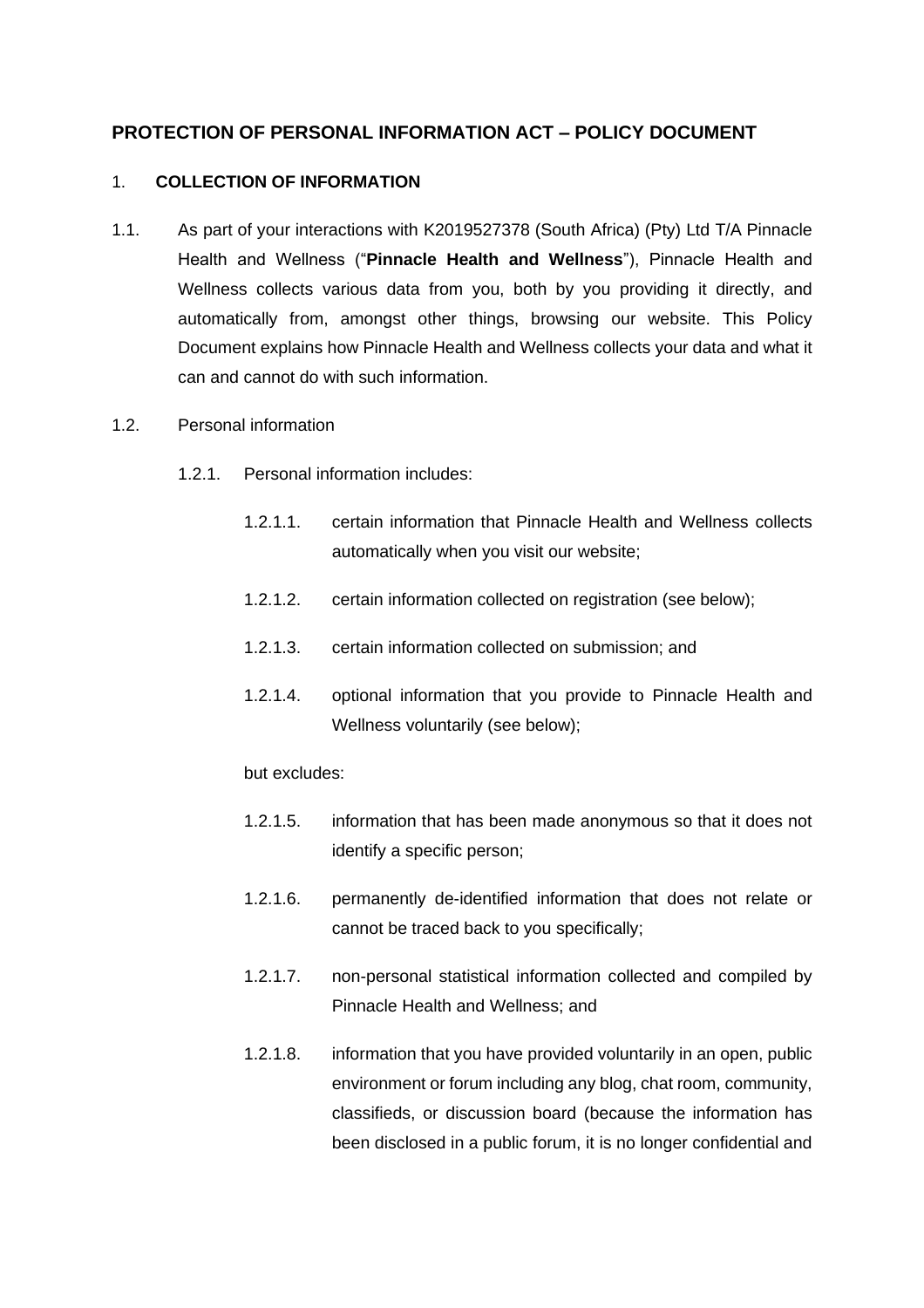does not constitute personal information subject to protection under this policy).

1.2.2. Sensitive personal information

Depending on the services required, Pinnacle Health and Wellness may also collect sensitive personal information including your:

- 1.2.2.1. financial information such as your bank account details;
- 1.2.2.2. biometric information such as images of your face or fingerprints; and
- 1.2.2.3. historical conduct such as payment defaults and credit bureau listings.

#### 1.3. From Browsers

Pinnacle Health and Wellness automatically receives and records internet usage information on its server logs from your browser, such as your Internet Protocol address (IP address), browsing habits, click patterns, version of software installed, system type, screen resolutions, colour capabilities, plug-ins, language settings, cookie preferences, search engine keywords, JavaScript enablement, the content and pages that you access on the website, and the dates and times that you visit the website, paths taken, and time spent on sites and pages within the website (usage information). Please note that other websites visited before entering our website might place personal information within your URL during a visit to it, and Pinnacle Health and Wellness has no control over such websites. Accordingly, a subsequent website that collects URL information may log some personal information.

#### 1.4. Cookies

1.4.1. Pinnacle Health and Wellness may place small text files called 'cookies' on your device when you visit its website. These files do not contain personal information, but they do contain a personal identifier allowing Pinnacle Health and Wellness to associate your personal information with a certain device. These files serve a number of useful purposes for you, including:

1.4.1.1. granting you access to age restricted content;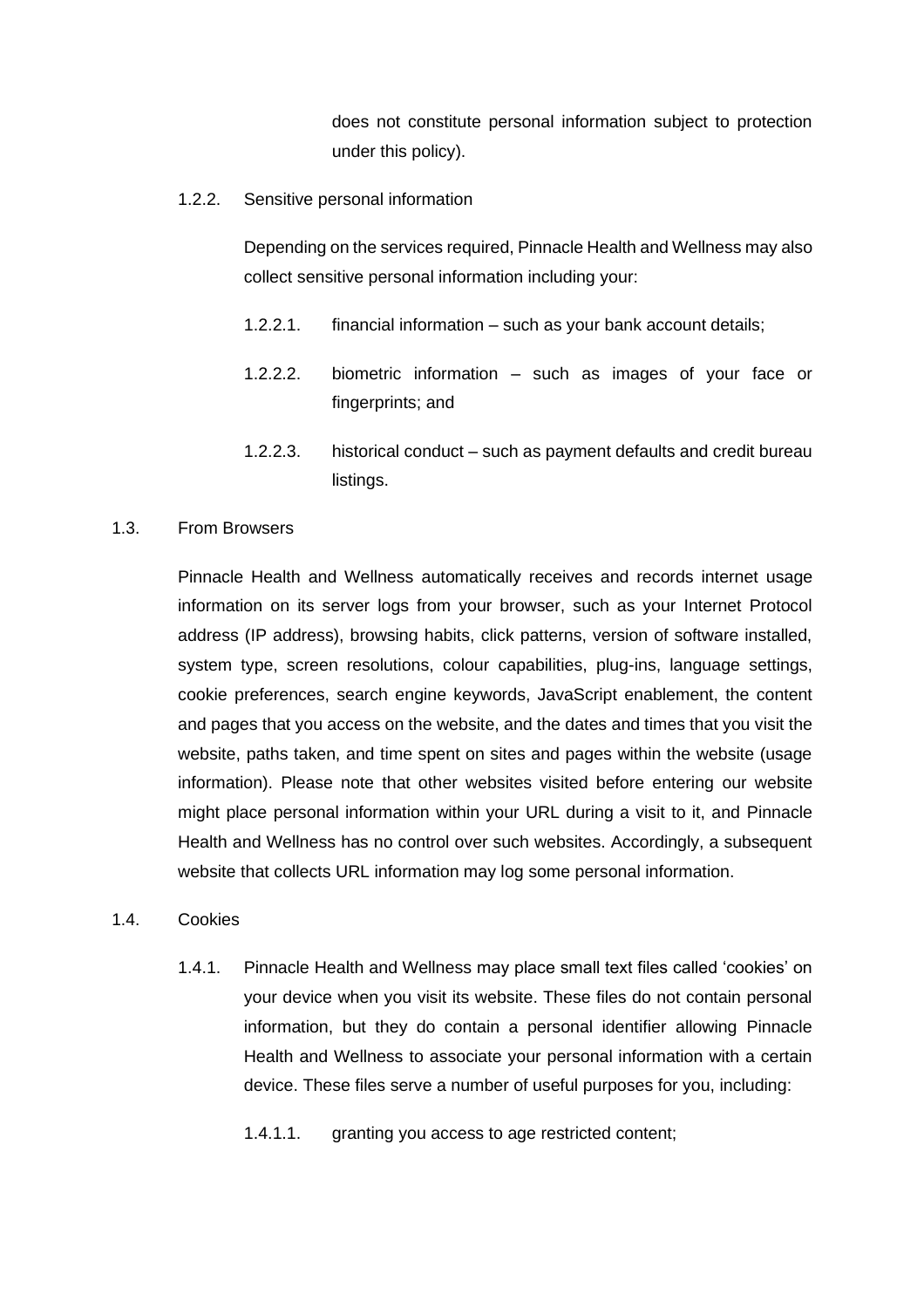- 1.4.1.2. tailoring our website's functionality to you personally by allowing your preferences to be remembered;
- 1.4.1.3. improving how our website performs;
- 1.4.1.4. allowing third parties to provide services to our website; and
- 1.4.1.5. helping us deliver targeted advertising where appropriate in compliance with the applicable laws.
- 1.4.2. Your internet browser generally accepts cookies automatically, but you can often change this setting to stop accepting them. You can also delete cookies manually. However, no longer accepting cookies or deleting them will prevent you from accessing certain aspects of our website where cookies are necessary.

## 1.5. Third Party Cookies

Some of Pinnacle Health and Wellness's business partners use their own cookies or widgets. Pinnacle Health and Wellness has no access to or control over them. Information collected by any of those cookies or widgets is governed by the privacy policy of the company that created it, and not by Pinnacle Health and Wellness.

## 1.6. Optional Details

You may also provide additional information to Pinnacle Health and Wellness on a voluntary basis (optional information). This includes content or products that you decide to upload or download from Pinnacle Health and Wellness's website or when you enter competitions, take advantage of promotions, respond to surveys, order certain additional services, or otherwise use the optional features and functionality of our website.

## 1.7. Purpose of Collection

1.7.1. Pinnacle Health and Wellness may use or process any services information, or optional information that you provide to it for the purposes that you indicated when you agreed to provide it to Pinnacle Health and Wellness. Processing includes gathering your personal information, disclosing it, and combining it with other personal information. Pinnacle Health and Wellness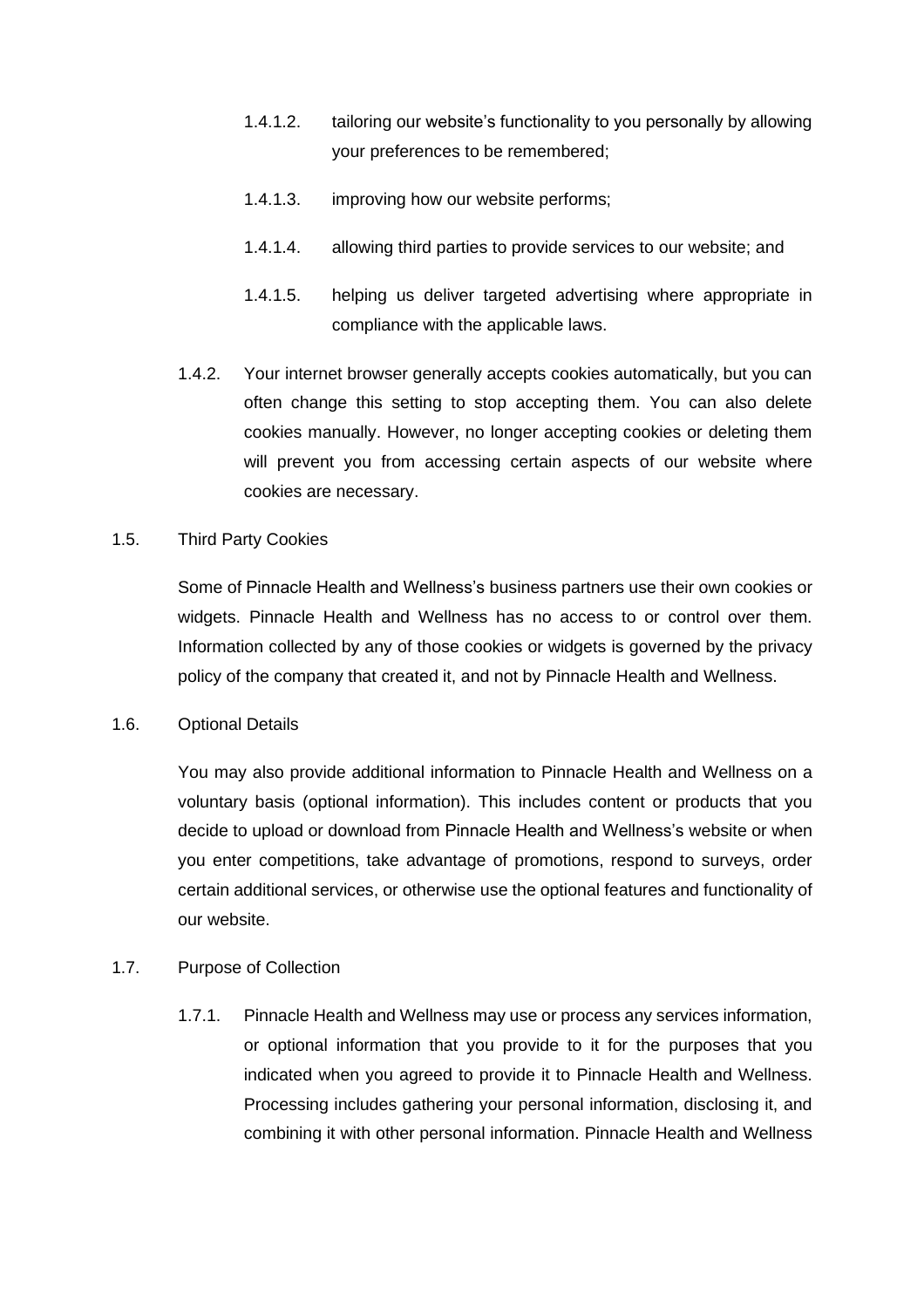generally collects and processes your personal information for various purposes, including:

- 1.7.1.1. services purposes such as requests for and providing our services;
- 1.7.1.2. marketing purposes such as pursuing lawful related marketing activities;
- 1.7.1.3. business purposes such as internal audit, accounting, business planning, and joint ventures, disposals of business, other proposed and actual transactions; and
- 1.7.1.4. legal purposes such as handling claims, complying with regulations, or pursuing good governance.
- 1.7.2. Pinnacle Health and Wellness may use your usage information for the purposes described above and to:
	- 1.7.2.1. remember your information so that you will not have to re-enter it during your visit or the next time you access Pinnacle Health and Wellness's website;
	- 1.7.2.2. monitor website usage metrics such as total number of visitors and pages accessed; and
	- 1.7.2.3. track your entries, submissions, and status in any promotions or other activities in connection with your usage of the website.
- 1.8. Consent to Collection
	- 1.8.1. Pinnacle Health and Wellness will obtain your consent to collect personal information:
		- 1.8.1.1. in accordance with applicable law;
		- 1.8.1.2. when you provide Pinnacle Health and Wellness with any registration information or optional information voluntarily.
	- 1.8.2. To the extent that you object to Pinnacle Health and Wellness processing your personal information, you can request that Pinnacle Health and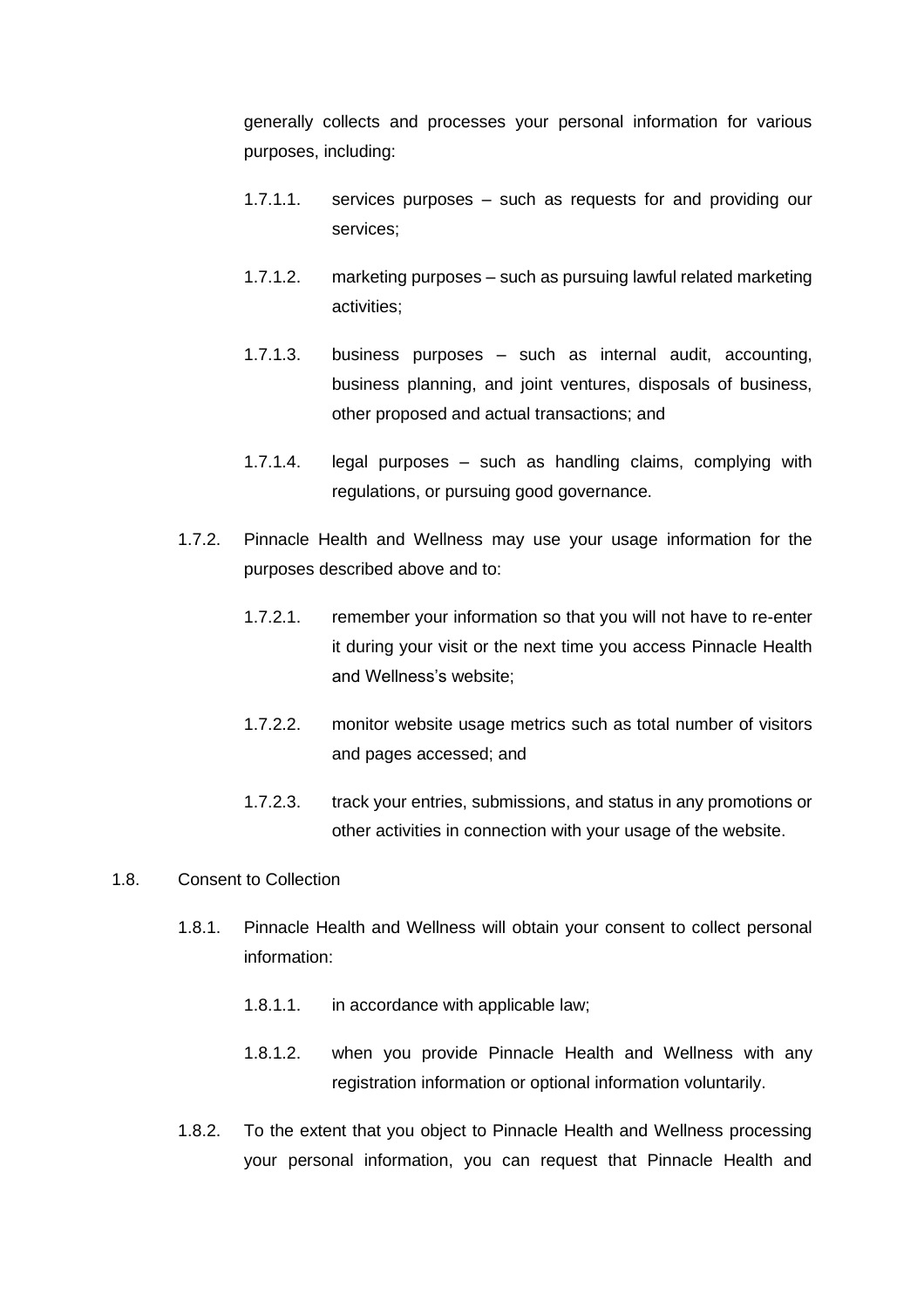Wellness no longer process your personal information by completing Form 1 of the regulations relating to POPIA and submitting your form to Pinnacle Health and Wellness via email, alternatively by accessing your account online (if applicable), emailing Pinnacle Health and Wellness, or phoning Pinnacle Health and Wellness, notifying us of your objection.

#### 2. **USE**

Pinnacle Health and Wellness may use your personal information to fulfil its obligations and to provide services to you.

#### 3. **DISCLOSURE**

#### 3.1. Sharing

Pinnacle Health and Wellness may share your personal information with:

- 3.1.1. other divisions or companies within the group of companies to which Pinnacle Health and Wellness belongs so as to provide joint content and services like registration, for transactions and customer support, to help detect and prevent potentially illegal acts and violations of its policies, and to guide decisions about its products, services, and communications (such divisions or companies will only use this information to send you marketing communications if you have requested their services);
- 3.1.2. an affiliate, in which case Pinnacle Health and Wellness will seek to require the affiliates to honour this privacy policy, and which affiliates will include entities which provide products and services relating the services which Pinnacle Health and Wellness provides;
- 3.1.3. Pinnacle Health and Wellness service providers under contract who help provide certain services or help with parts of Pinnacle Health and Wellness's business operations, including fraud prevention, bill collection, marketing, technology services (Pinnacle Health and Wellness's contracts dictate that these service providers only use your information in connection with the services they supply or services they perform for Pinnacle Health and Wellness and not for their own benefit);
- 3.1.4. credit bureaus to report account information, as permitted by law;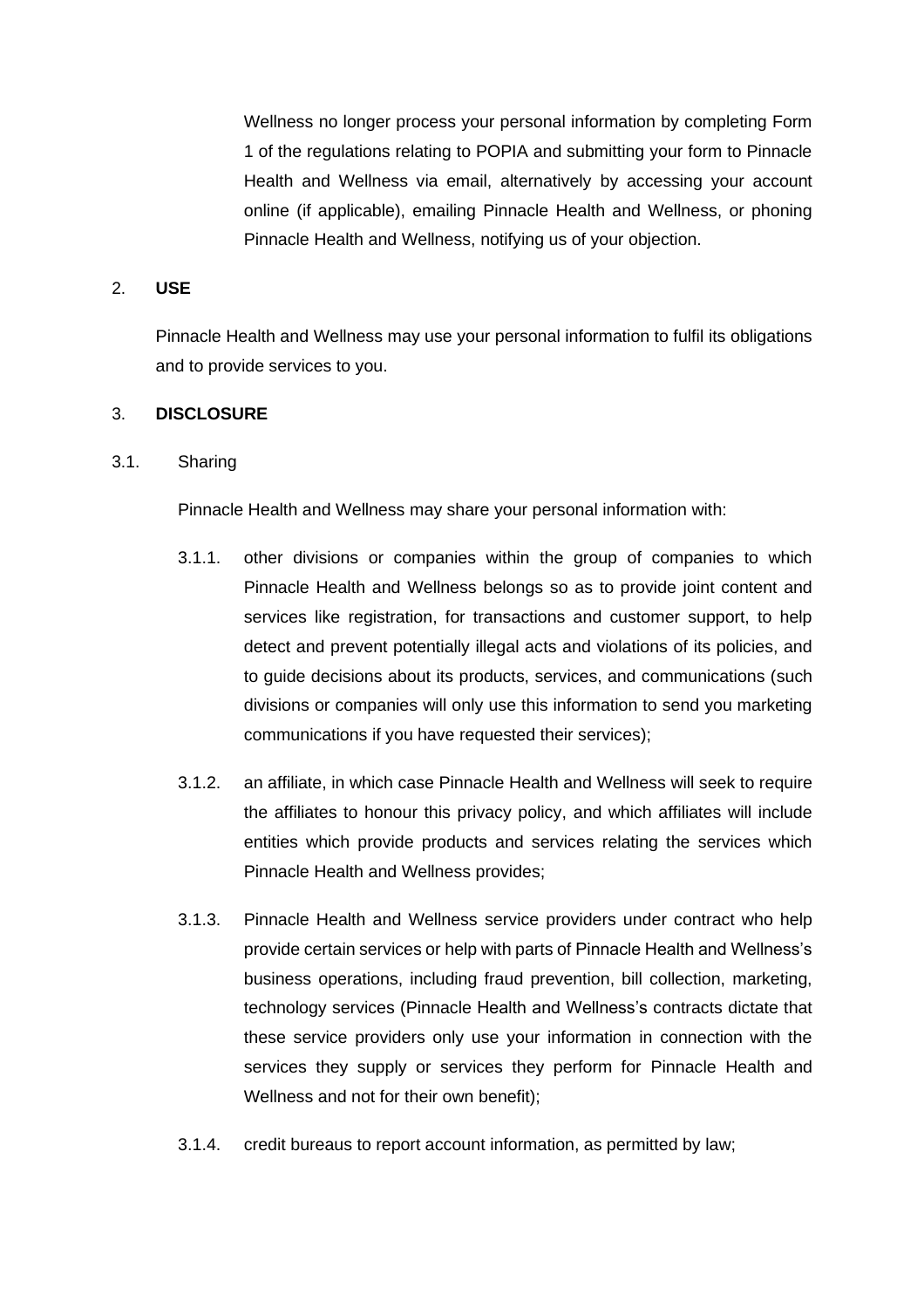- 3.1.5. banking partners as required by credit card association rules for inclusion on their list of terminated merchants (in the event that you utilise the services to receive payments and you meet their criteria); and
- 3.1.6. other third parties who provide Pinnacle Health and Wellness with relevant services where appropriate.

#### 3.2. Regulators

Pinnacle Health and Wellness may disclose your personal information as required by law or governmental audit.

## 3.3. Law enforcement

Pinnacle Health and Wellness may disclose personal information if required:

- 3.3.1. by a subpoena or court order;
- 3.3.2. to comply with any law;
- 3.3.3. to protect the safety of any individual or the general public; and
- 3.3.4. to prevent violation of our customer relationship terms.

## 3.4. No selling

Pinnacle Health and Wellness will not sell personal information for purposes other than those related to the services which Pinnacle Health and Wellness provides. No personal information will be disclosed to any person, save for any third-party with whom Pinnacle Health and Wellness contracts for the purposes of providing products and/or services related to the services provided by Pinnacle Health and Wellness, as contemplated in this policy. Pinnacle Health and Wellness will only disclose personal information collected by Pinnacle Health and Wellness during the ordinary course of its business and any third-party will provide similar products and services in the ordinary course of its business, which products and services are closely related.

## 3.5. Marketing purposes

Pinnacle Health and Wellness may disclose aggregate statistics (information about the customer population in general terms) about the personal information to advertisers or business partners.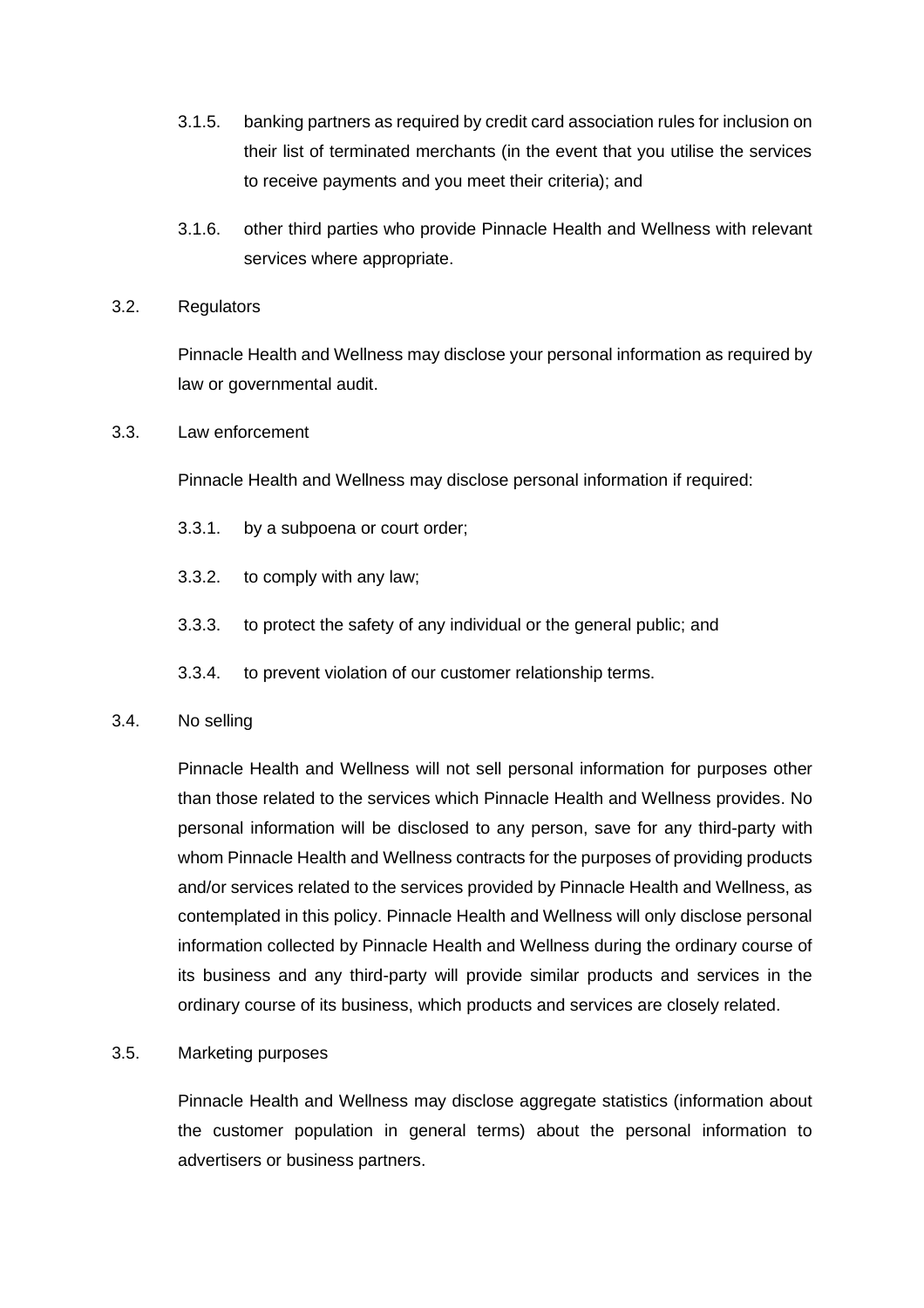#### 3.6. Employees

Pinnacle Health and Wellness will need to disclose personal information to its employees that require the personal information to do their jobs. These may include Pinnacle Health and Wellness's responsible management, human resources, accounting, audit, compliance, information technology, or other personnel.

## 3.7. Change of ownership

If Pinnacle Health and Wellness undergoes a change in ownership, or a merger with, acquisition by, or sale of assets to, another entity, Pinnacle Health and Wellness may assign its rights to the personal information it processes to a successor, purchaser, or separate entity. Pinnacle Health and Wellness will disclose the transfer on its website. If you are concerned about your personal information migrating to a new owner, you may request Pinnacle Health and Wellness to delete your personal information.

#### 4. **SECURITY**

#### 4.1. Protocols

Pinnacle Health and Wellness adheres to strict security protocols in respect of data protection laws. Our website is hosted in a secure server environment that uses a firewall in addition to other advanced security measures aimed to prevent any interference or access from unwarranted outside third parties.

## 4.2. Access

Access to any personal information is only authorised for employees who require such information in order to fulfil their employment responsibilities.

## 5. **ACCURACY OF INFORMATION**

- 5.1. Pinnacle Health and Wellness aims to ensure that all personal information collected is accurate, complete and up to date as is necessary for the purposes defined in this policy. In order to maintain accurate information, Pinnacle Health and Wellness may request that you update your information on our website.
- 5.2. Updating Information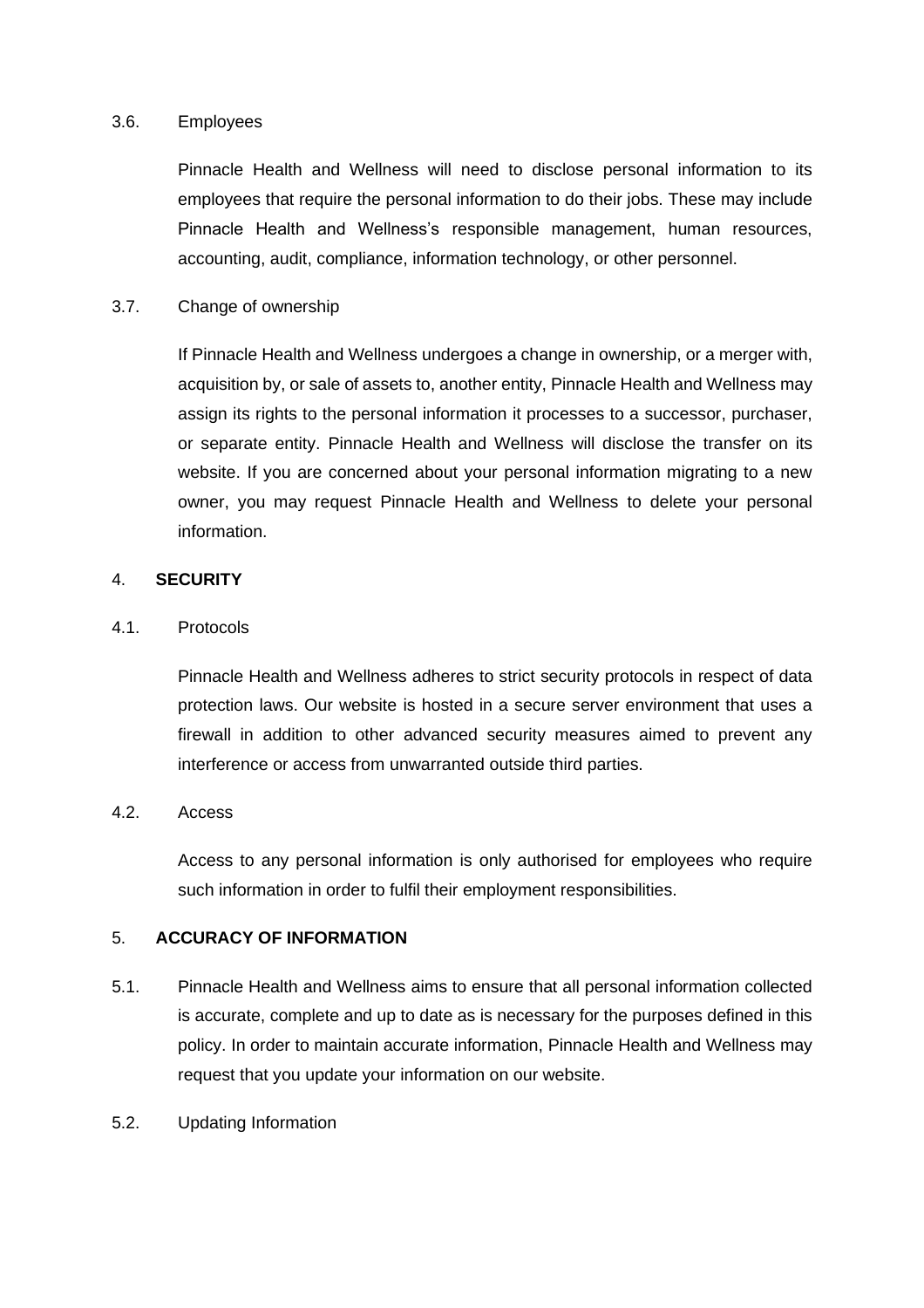You are able to review and update any personal information that may be held by Pinnacle Health and Wellness by accessing your account online (if applicable), emailing Pinnacle Health and Wellness, or phoning Pinnacle Health and Wellness, alternatively by completing Form 2 of the regulations relating to POPIA and submitting the completed form to Pinnacle Health and Wellness via email. The identity of any person wishing to update any information is required to be verified prior to the granting of any access to the respective person's account or making any changes to any personal information.

## 6. **RETENTION OF INFORMATION**

## 6.1. Period of Retention

Pinnacle Health and Wellness will retain personal information for as long as it deems it necessary to do so in order to perform services in the ordinary course of its business, and for as long as retention of the record is required or authorised by law.

6.2. Obligations

During the period of retention, Pinnacle Health and Wellness will continue to abide by all its obligations stipulated in this policy.

6.3. Pinnacle Health and Wellness reserves the right to retain information in physical or electronic records at its discretion.

## 7. **TRANSFER OF INFORMATION**

Pinnacle Health and Wellness undertakes not to transfer any personal information across any country border without prior written consent.

## 8. **LIMITATION**

## 8.1. Liability

Pinnacle Health and Wellness is not responsible for, gives no warranties and makes no representations whatsoever in respect of any privacy policy and/or practice belonging to linked or third-party websites.

## 9. **ENQUIRIES**